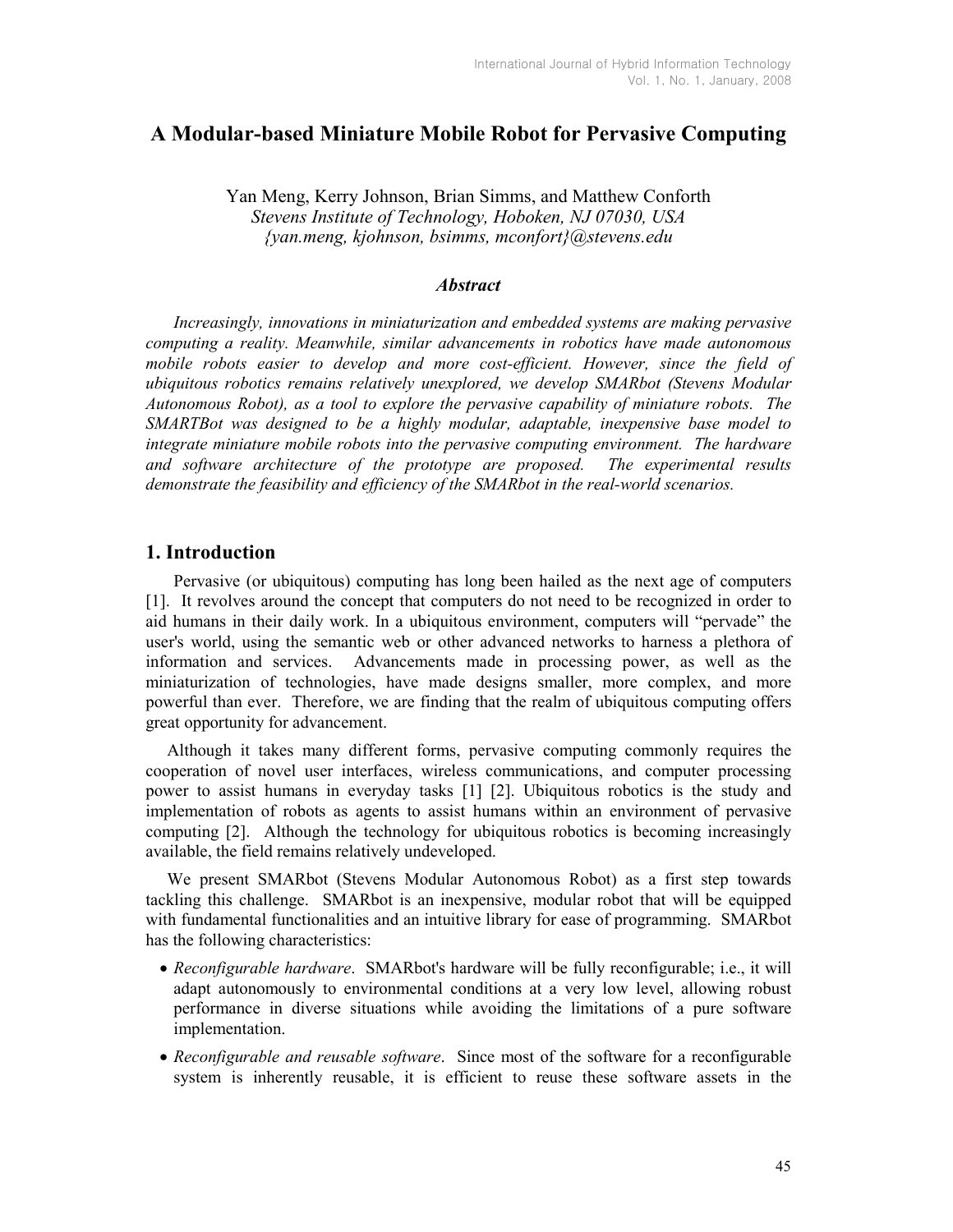development of new applications.

- *Expandability and modularity.* Existing hardware can be upgraded, and new hardware modules or software modules can be added to the system while the other parts maintain their functionality.
- Low-cost and low-power. Power-efficient design will provide longer runtime for SMARbots with limited onboard battery power. Low-cost design will make it affordable to produce multiple robots which will improve system robustness and efficiency through the use of swarming algorithms.

SMARbot is still in the prototype phase, but its current implementation illustrates proof of concept, and its modular design makes it possible for SMARbot to perform in various realworld applications.

This paper is organized as follows: related work is discussed in Section 2. The architecture of the SMARbot is proposed in Section 3. Section 4 presents some experimental results and the ongoing prototype of the SMARbot. Finally, the conclusion and future work are discussed in Section 5.

# 2. Related work

 Ubiquitous computing consists of technologies which aid users in performing tasks without the knowledge of the computers' presence. One example of a ubiquitous computing implementation is the PlantCare [3]. PlantCare deployed sensors in houseplants to monitor their conditions while robots can provide water, recharge, and calibrate the sensors. Scholtz and Consolvo [4] attempted to create a framework to ensure a consistent user experience over multiple systems. They created a series of measurements to help researchers determine the merit of a given pervasive computing application. A locating algorithm for ubiquitous computing systems was proposed in [5], which focused on GPS systems, and discussed how a smaller scale system with greater resolution could be constructed and marketed commercially.

 With the advances in wireless communication, embedded computing systems, and sensor technologies, more and more researchers have started developing ubiquitous robots for various applications. Kim and his colleagues have been developing a ubiquitous robot system, Ubibot, since 2000 [6]. This Ubibot system provides an intelligent connection between perception and action, where three components are included: Sobot (intelligent software robot), Embot (perceptive embedded robot), and Mobot (physically active mobile robot).

 Sukhatme and Matarić [7] provided a general overview of ubiquitous robots focusing on communication over the internet to allow the interaction between robots and remote users. Ahn et al. [8] described how middleware can be used to allow robots in a pervasive computing environment to use "plug and play" hardware. This is demonstrated by UPnP (Universal Plug and Play), which creates a personal area network that allows components to communicate without being connected by wires.

 Compared to the solutions which use a single mobile robot with multiple sensors in a ubiquitous environment, a multi-robot system can provide more robustness (the tasks can still be carried on despite failure of one or more robots) and efficiency (due to parallel processing). Abielmona et al. [9] focused on the software (and to a lesser degree hardware) methods to construct robots which act cooperatively through the use of wireless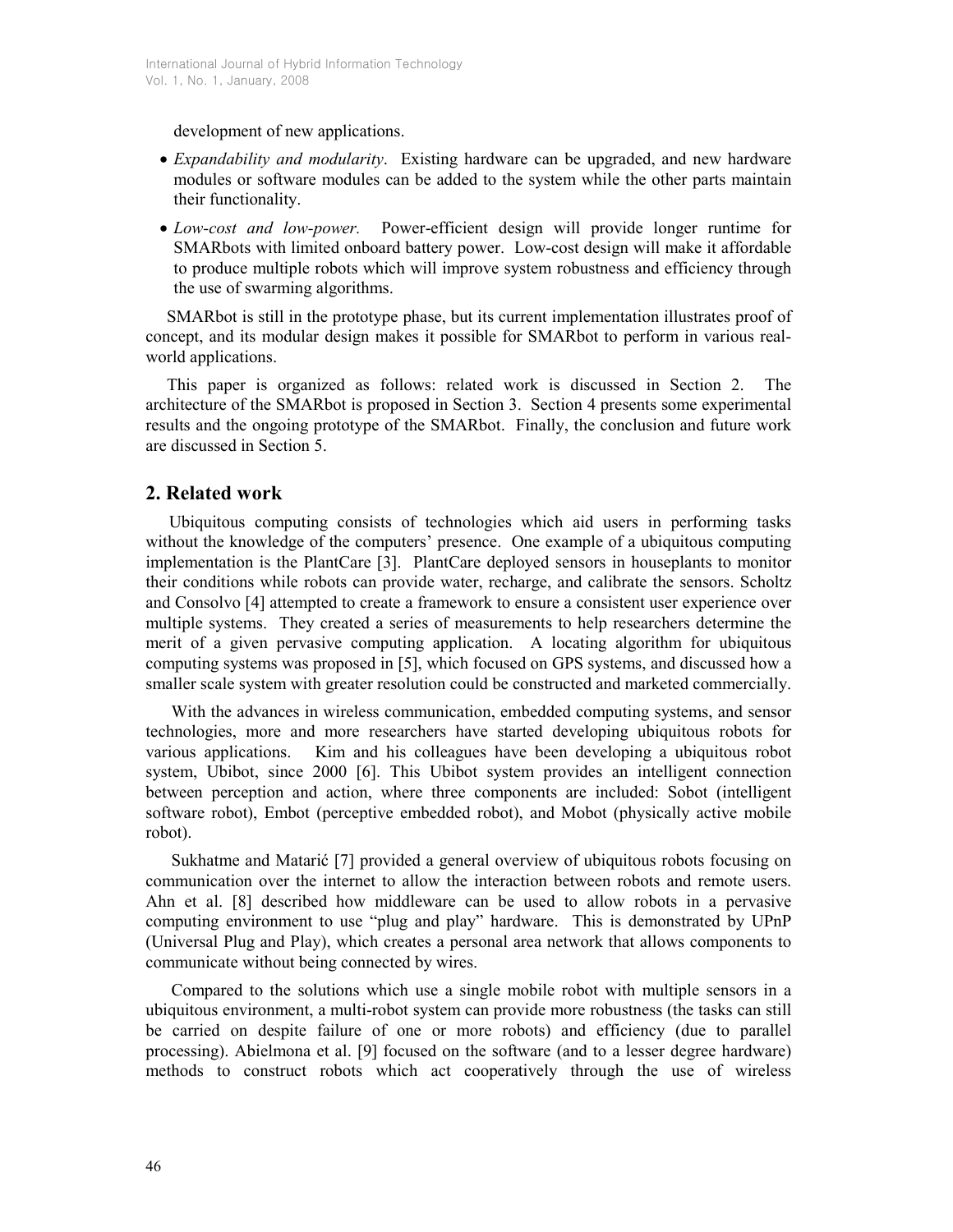communication. Fox et al. [10] proposed a method for multiple robots to synchronize their information about a particular environment, allowing faster mapping of an unknown area.

 Inspired by social insects, Meng et al. [11] proposed a hybrid ACO/PSO (Ant Colony Optimization/Particle Swarm Optimization) coordination method for swarm robots, where two coordination processes among the robots are utilized. One process is a virtual stigmergy based algorithm to guide the agents' movements, while the other process is Particle Swarm Optimization's cognitive capabilities through local interaction, which aims to achieve the balance for each agent between exploration and exploitation. A collective site preparation using swarm robots has been discussed in [12], where a site preparation algorithm was developed based on the nest construction behavior of a particular species of ant, Leptothorax albipennis.

 All of above systems focus on the software intelligence, from the hardware point of view, reconfigurable and evolvable hardware can provide drastically decrease processing time of certain computations. The advanced development of FPGA (Field-Programmable Gate Array) allows dynamic reconfiguration of logic in real time, where genetic and evolvable algorithms can be applied to reconfigure the hardware.

Stoica [13] proposed a synopsis of the field of evolvable hardware (EHW), where a feasible architecture was presented, and evolutionary mechanisms were used in hardware design and self-reconfiguration. Another example of using genetic algorithms in evolvable hardware was proposed in [14], where a genetic programming based method was presented for robot control, and the hardware reprogrammed itself to the "best fit" of its stochastically generated configurations. The case study of this method was two cooperative autonomous mobile robots, which use evolutionary programming to learn how to work together in moving an object around obstacles. To improve system robustness, Hereford and Pruitt [15] proposed a method for sensor failure detection and the adaptation of the FPGA with less sensors to optimize the operating conditions.

## 3. SMARbot architecture

#### 3.1. Generic architecture of SMARbot

 The generic architecture of SMARbot is shown in Figure 1. The objective of this architecture is to provide a modular framework to systematically build a pervasive robot system. Generally, three layers are included: the user interface layer, the HW/SW configuration control layer, and the sensor/actuator layer.

 In the user interface layer, multiple tasks can be defined by users. A task is a high-level description of a function to be performed by SMARbot. For example, "move to point x." When the post-conditions of one task and the pre-conditions of the next are satisfied, a dynamic reconfiguration can be performed within the system in the configuration control layer. Multiple control subsystems can execute in parallel and operate independently or cooperatively. A core utility subroutine library can be predefined for software reconfiguration implemented in the microprocessor, and a core component library can be predefined for hardware reconfiguration implemented in the FPGA. The FPGA reconfiguration can be triggered and controlled by the microprocessor. Configuration routines are created by combining modified reusable routines at the adjacent low-level or at the library level. The sensor/actuator layer consists of multiple sensors and actuators with corresponding device drivers and signal processing modules.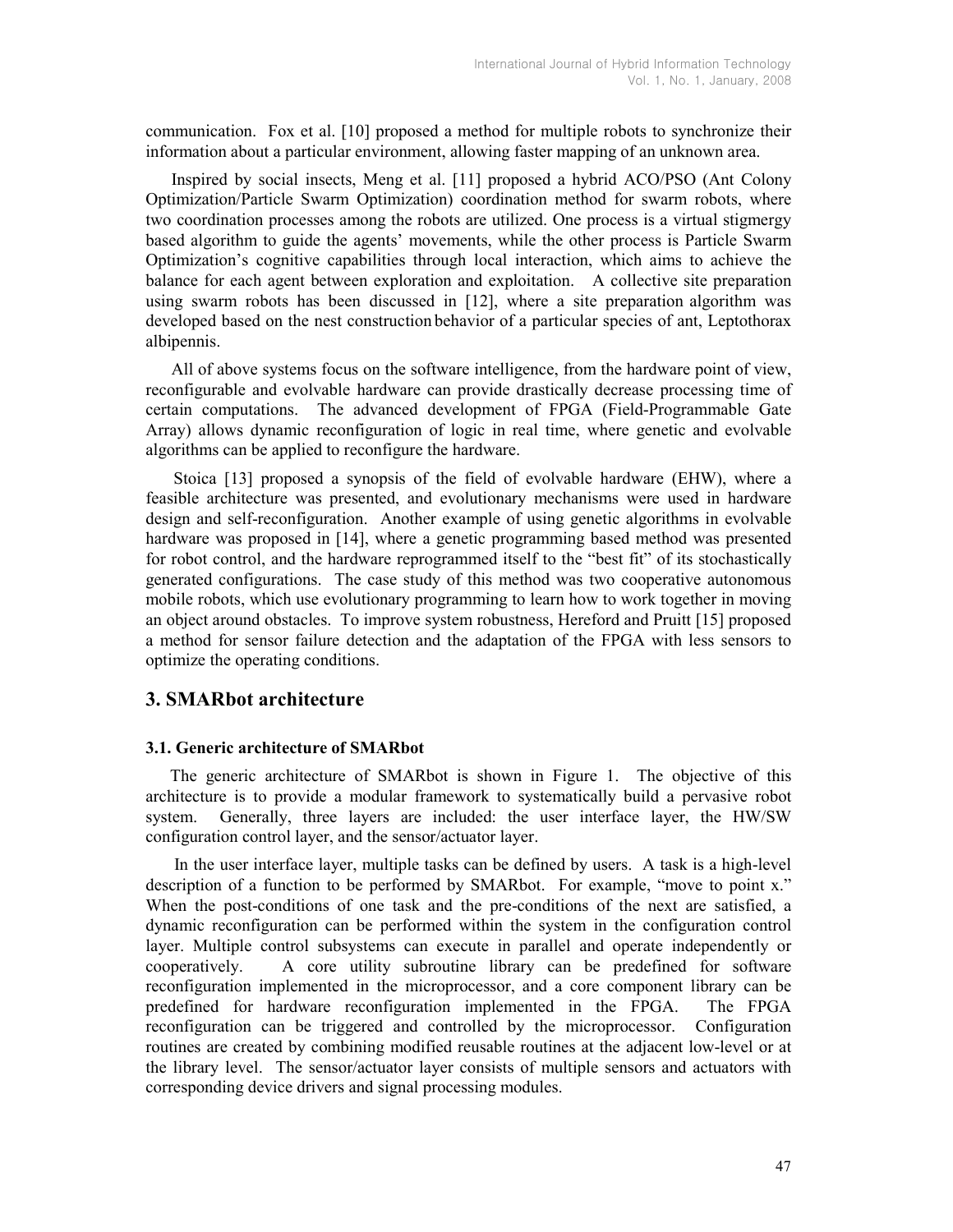

Figure 1. A generic architecture of SMARbot

 Each control module may have one or more input ports, one or more output ports, and any number of resource connections. Input and output ports are used for communication between tasks in the same subsystem, while resource connections are used for external communication (e.g. to the other subsystems, or the user interface).

 In order to provide automatic integration of the control modules, it is necessary that the functionality of the module is implemented as a few basic components. All of the data flow, communication, synchronization, and scheduling should be handled automatically by the underlying operating system. Our model of a control module provides a generic structure that is applicable to both periodic and aperiodic realtime tasks.

 Our framework is designed especially to support reusable and reconfigurable hardware and software. The change in configuration can occur either statically or dynamically. In the static case, only the task modules required for a particular configuration are created. In the dynamic case, the union of all task modules required is created during initialization of the system. For a dynamic reconfiguration, the stability of the system becomes a concern. In such cases, when the dynamic reconfiguration begins, a global critical session flag will be turned on to indicate there are runtime reconfiguration is under progress.

#### 3.2. Prototype of SMARbot

SMARbot is approximately the size of a three inch cube, as shown in Figure 2, with a chassis constructed of folded aluminum sheet. The circuit boards are three inches square, and are attached to the chassis with standoffs. The wheels, which are constructed of acetal plastic with an o-ring tire, are driven by a pair of fifteen millimeter diameter Faulhaber gear motors with sixteen pulse per revolution encoders. The current version has the following components: infrared sensors, ZigBee module, microprocessor, motor driver, and power supply. IR sensors are used to detect the distance between the robot and obstacles or targets.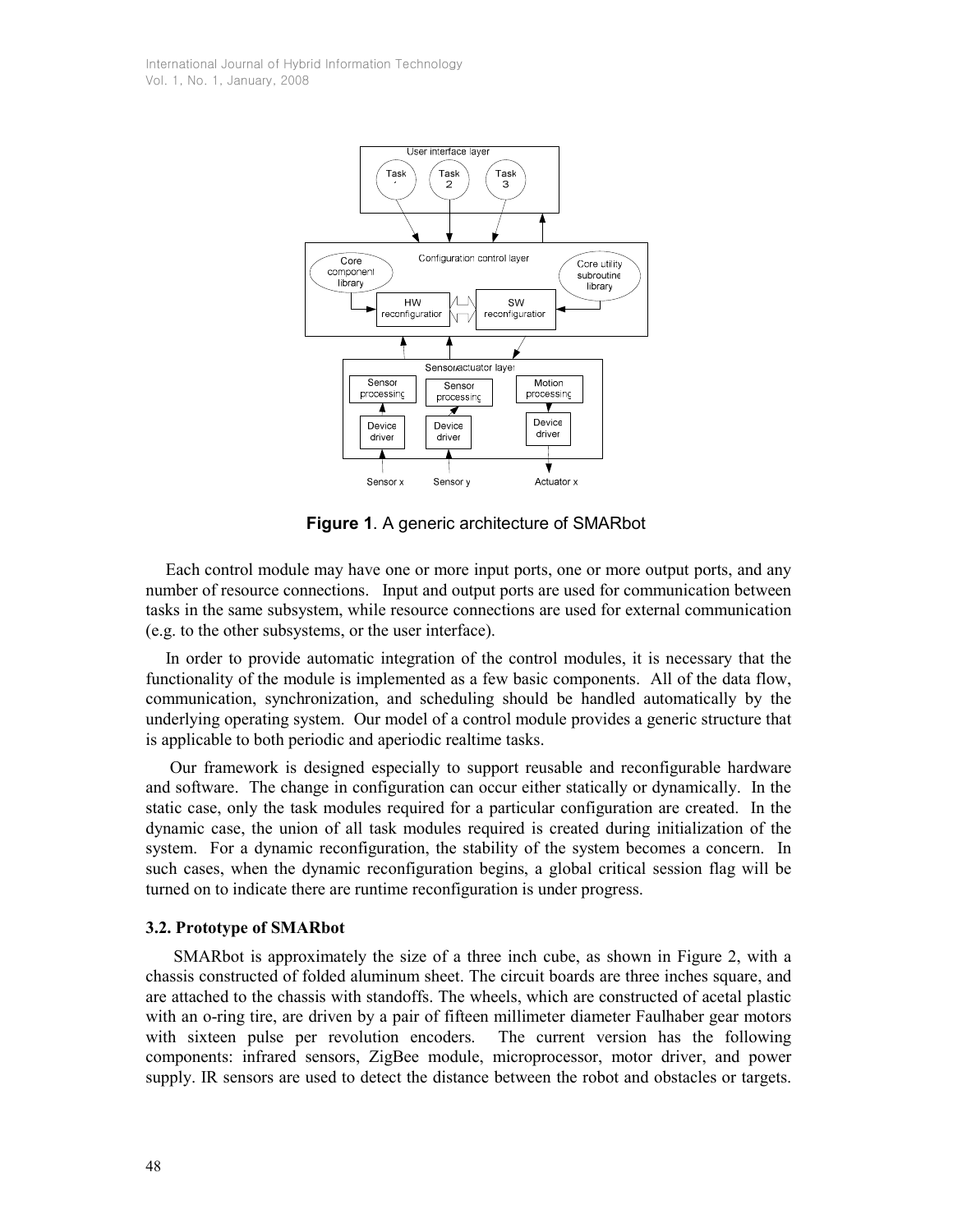The ZigBee module is used for wireless communication with other robots or a base station. The microprocessor is responsible for on-board computations. Motor drivers are utilized to control the robot wheels. The block diagram of the SMARbot hardware architecture is depicted in Figure 3.

 Currently, SMARbot is powered by a rechargeable 250mAh NiMH battery or adjustable power supply for testing purposes only. The power supply contains three synchronous buck converters and a linear regulator to provide the required voltages for the logic components.

The AT91SAM7S256 ARM is used as the on-board microprocessor, and it is installed on an Olimex header board which allows for maximum flexibility in the prototyping stage since no soldering is required to make connections. A JTAG connector is also provided for easy programming of the chip. The chip itself contains UARTs, PWMs, and ADCs which are used for communication, motor control, and sensing. The processor runs a lightweight open source real-time operating system called FreeRTOS, which supports both preemptive and cooperative operation. The use of an RTOS allows for easy prioritization of tasks, scalability, and complexity.



Figure 2. (a) Top view of prototype assembly: (1) IR sensor, (2) ZigBee module, (3) Microcontroller, (4) motor driver, (5) power supply. (b) Side view of SMARbot with a CD for scale.

 Mounted on the chassis are four Sharp infrared range sensors that have a range of four to thirty centimeters, with a dead zone from zero to four centimeters. These IR sensors not only prevent the robot from colliding with objects, but they also allow for a limited capability of collecting map information. An essential part of being ubiquitous is being context-ware. This is realized in the current system through the infrared sensors, which allow SMARbot to detect the physical environment around it.

 The above attributes are amplified by the fact that SMARbot has a Zigbee wireless module as one of its core components, allowing it to communicate in a mesh networking fashion with other SMARbots and other networked systems controlled by a base station. Through wireless communication, information can be easily shared between robots, which leads to efficient context awareness for a large scale region. This is one of the major advantages of using multi-robot systems, where the effortless spread of knowledge through the swarm can provide special advantages in the pervasive realm.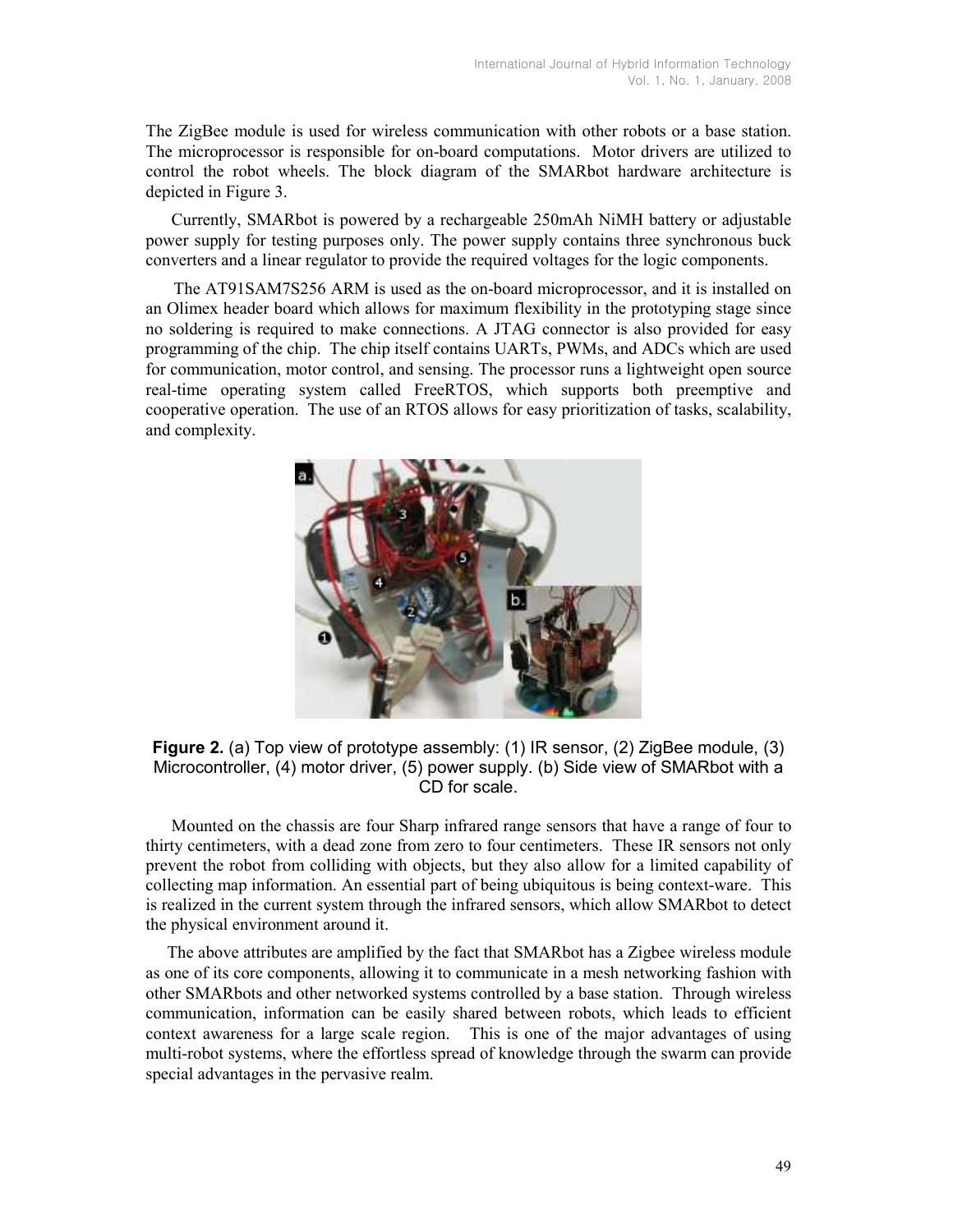

Figure 3. Hardware block diagram of SMARbot

The major reason for us to choose Zigbee instead of 802.11  $a/b/g$  as the communication protocol for SMARbot is that Zigbee consumes much less power that  $802.11$  a/b/g. The Xbee Zigbee module has approximately 15m indoor range, and draws about 50 milliamps at 3.3v. The module connects to the UARTs on the processor and is principally transparent. The mesh network allows for longer range since robots can pass information through each other.

In order to connect to other networks such as 802.11a/b/g networks, the ZigBee module of SMARbot requires middleware. In addition, since pervasive computing is still in its early stages, it is unclear which protocols networks for pervasive computing (such as semantic web) will use in the future. Therefore the development of middleware to supply information to SMART may be unavoidable and extremely valuable.

#### 3.3. Real-Time Operating System

 In a sophisticated embedded system, it is often necessary to utilize a real time operating system (RTOS) to schedule and coordinate the different processes that the system must execute. The project budget excluded most commercial RTOS options, but many open source solutions are available. RTLinux is extremely powerful; consequently it is rather demanding on the hardware. Also, such an extensive feature-set creates more complexity than this project requires. Given the low-level and invasive nature of some of our processes (e.g. resetting the FPGA during operation), it is advantageous to use an RTOS that allows more direct access to the hardware than is typical of RTLinux. After a survey of available open source RTOS implementations for the ARM7 architecture, we decided that FreeRTOS is the best compromise, providing the needed capabilities and devoid of features we will not use. One of the major advantages to the ARM architecture is the ability to use open source tools for everything from system software to development tools. As per [16][17], we have used the GNU tool chain compiler along with the Eclipse IDE [18], and OpenOCD [19] for JTAG onchip debugging.

## 4. Experimental results

 To evaluate the proposed prototype, some preliminary experiments have been conducted with the current prototype platform, which includes four infrared range sensors as well as ZigBee wireless communication.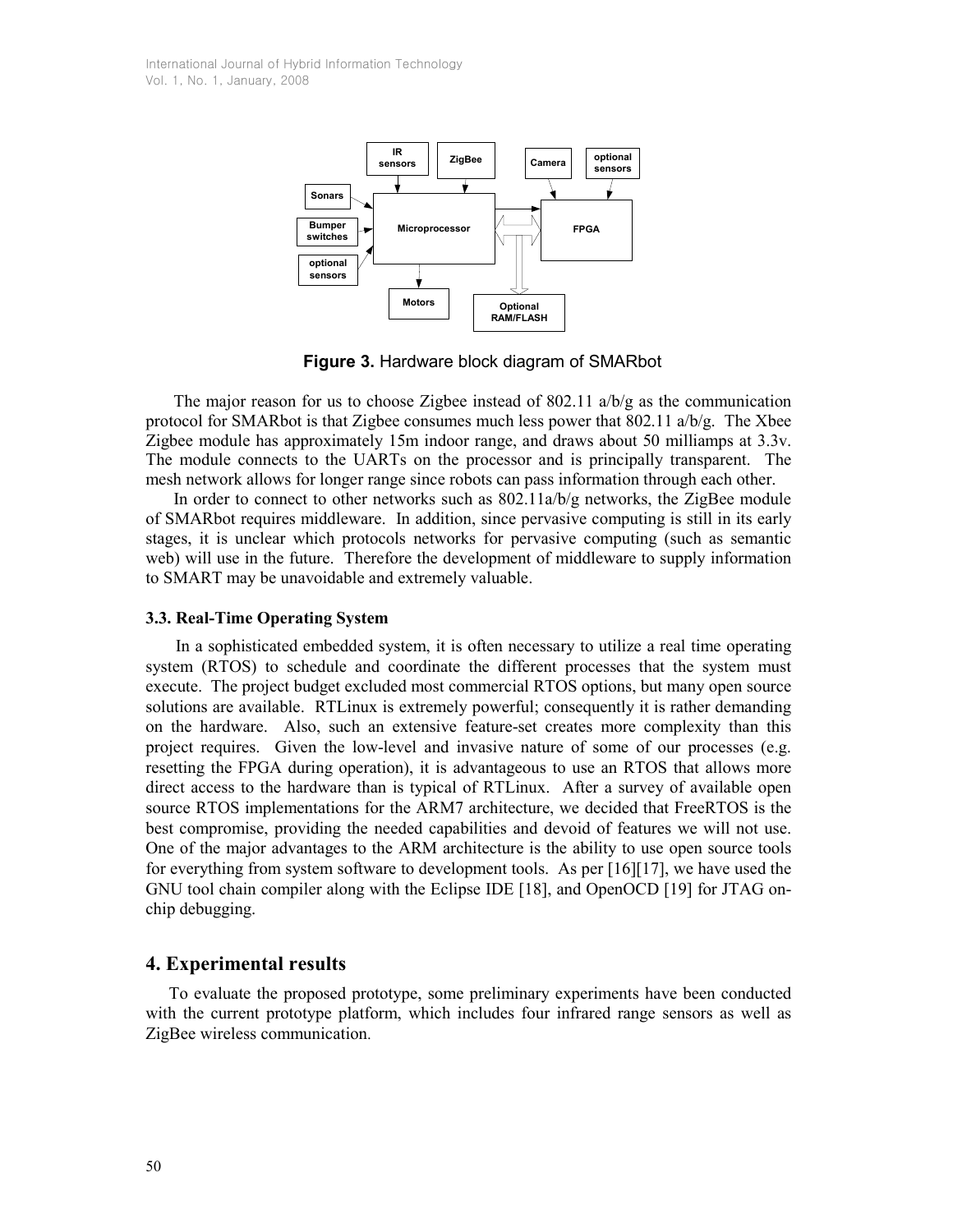#### 4.1. Autonomous obstacle avoidance

 Collision avoidance was implemented, as shown in Figure 4. The SMARbot uses infrared sensors to avoid an obstacle (i.e. a box) placed in its path. In the series of images below, the robot approaches the object, backs up to turn around, and moves forward past the object.

 There are two issues that were observed through the experiments. First, SMARbot sometimes has difficulty traveling in a straight line. This issue is not a concern at this time, as this was the expected result of open loop motor control. Once the closed-loop control is applied, this issue will be resolved. The only major issue found during experimentation was the lack of traction with the current wheel setup which appeared to have been caused by dust from the floor sticking to the rubber o-ring tires. SMARbot will have closed loop motor control with odometry allowing it to be capable of self-localization within the environment. However, this traction problem would cause major issues with odometry accuracy due to error accumulation. We intend to solve the problem by the addition of miniature tank style treads.



Figure 4. Autonomous Obstacle avoidance using a SMARbot

# 4.2. ZigBee wireless communication

 To test the wireless communication of SMARbot, a ZigBee module was interfaced to a PC using the Maxstream Xbee development kit. Then from a HperTerminal, commands are sent to SMARbot to control the motor speed and direction. Further, data collected by the infrared sensors was sent back to the HyperTerminal for inspection. This experimental setup proved to be useful in testing all hardware of the SMARTbot, where we noticed that the range of the ZigBee module was less than expected. The lack of range of MaxStream ZigBee module is not considered as a major issue here due to the potential use of mesh networking in the realworld systems.

## 4.3. Color blob tracking using a vision system

 Target detection and tracking using on-board camera systems is critical for SMARbot to work in a ubiquitous environment. Since the camera system has not been installed in the current version of SMARbot, some preliminary color blob tracking experiments were conducted offline with OpenCV to prepare for the final system integration. Preliminary results showed major issues with lighting sensitivity when thresholding RGB. Converting to HSV color space provided better performance, and only requires altering one variable to change the tracked color. Thresholding produces a binary image corresponding to pixels within a certain range of color from which the centroid of the tracked object can be determined. Figure 5 is a screenshot of the program used for prototyping the algorithm. On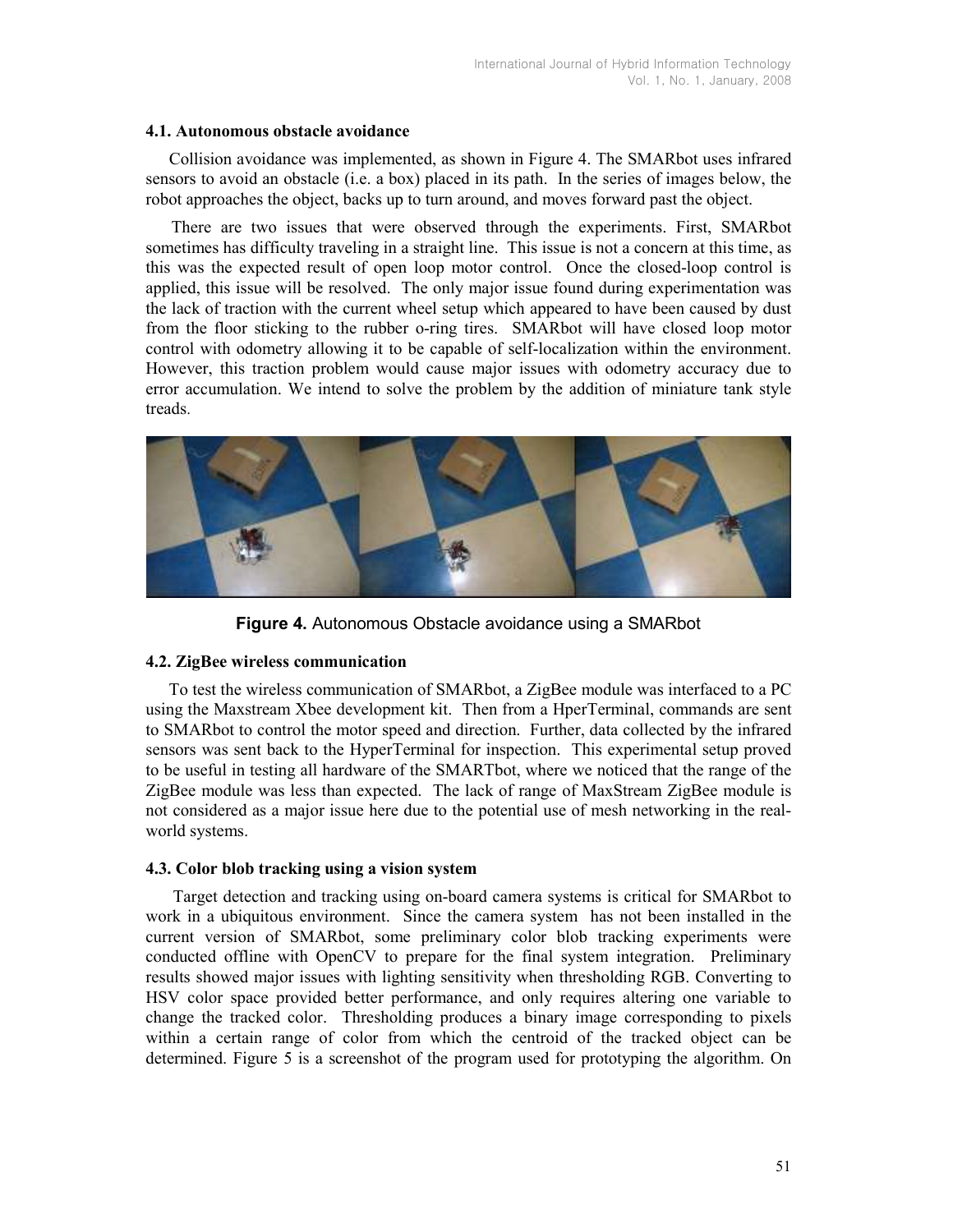the left side is the original image from the camera, while on the right is the detected object. A small dot appears in the thresholded image representing the centroid of the tracked object.

 The goal of prototyping these algorithms is to ensure correct functionality before implementation in VHDL. Due to the volume of data that must be processed, we intend to implement most of the image processing in the FPGA to save processor resources. To this end, a device to convert RGB to HSV was designed in VHDL using Xilinx ISE and simulated with ModelSim. Since the RGB to HSV transform is a non-linear piecewise function, a behavorial model was written to decide how each variable should be applied to the equation. The signals are then fed into a structural model of the equation. Simulation and synthesis results showed correct operation and acceptable resource usage.



Figure 5. The blob tracking development program

# 4.4. Power consumption of the SMARbot

SMARbot is supplied with power through a 7.4 volt two-cell lithium polymer battery. Table 1 lists the approximate power profile for the SMARbot prototype. Assuming a 10% loss due to voltage regulation, motor switching, and other factors, and considering a 7.4 volt battery, the total current draw for all components is approximately 200 milliamps. The battery on the SMARbot will be approximately 1500 milliamp-hours capacity, therefore yielding an approximate runtime of 7 hours.

| Component       | <b>Current Draw</b><br>(mA) | Voltage | Power<br>(mW) |
|-----------------|-----------------------------|---------|---------------|
| Microcontroller | 30                          | 3.3     | 99            |
| ZigBee          | 50                          | 3.3     | 165           |
| Infrared        | $\ast$                      | 5       | 35            |
| <b>FPGA</b>     | Various                     | Various | 100           |
| RAM             | 45                          | 3.3     | 149           |
| Camera          | 25                          | 5       | 125           |
| Encoders        | 12                          | 5       | 60            |
| <b>Motors</b>   | 80                          | 7.4     | 592           |
| Total           | n/a                         | n/a     | 1325          |

Table 1. Estimated Power Consumption

Note: \* 5% duty cycle is applied here.

# 4.5. Ongoing Prototype

 The current prototype is a major revision of the previous work based on knowledge gained from the creation of the initial proof of concept prototype. It addresses all aspects of the architecture we proposed in Figures 1, 2 and 3.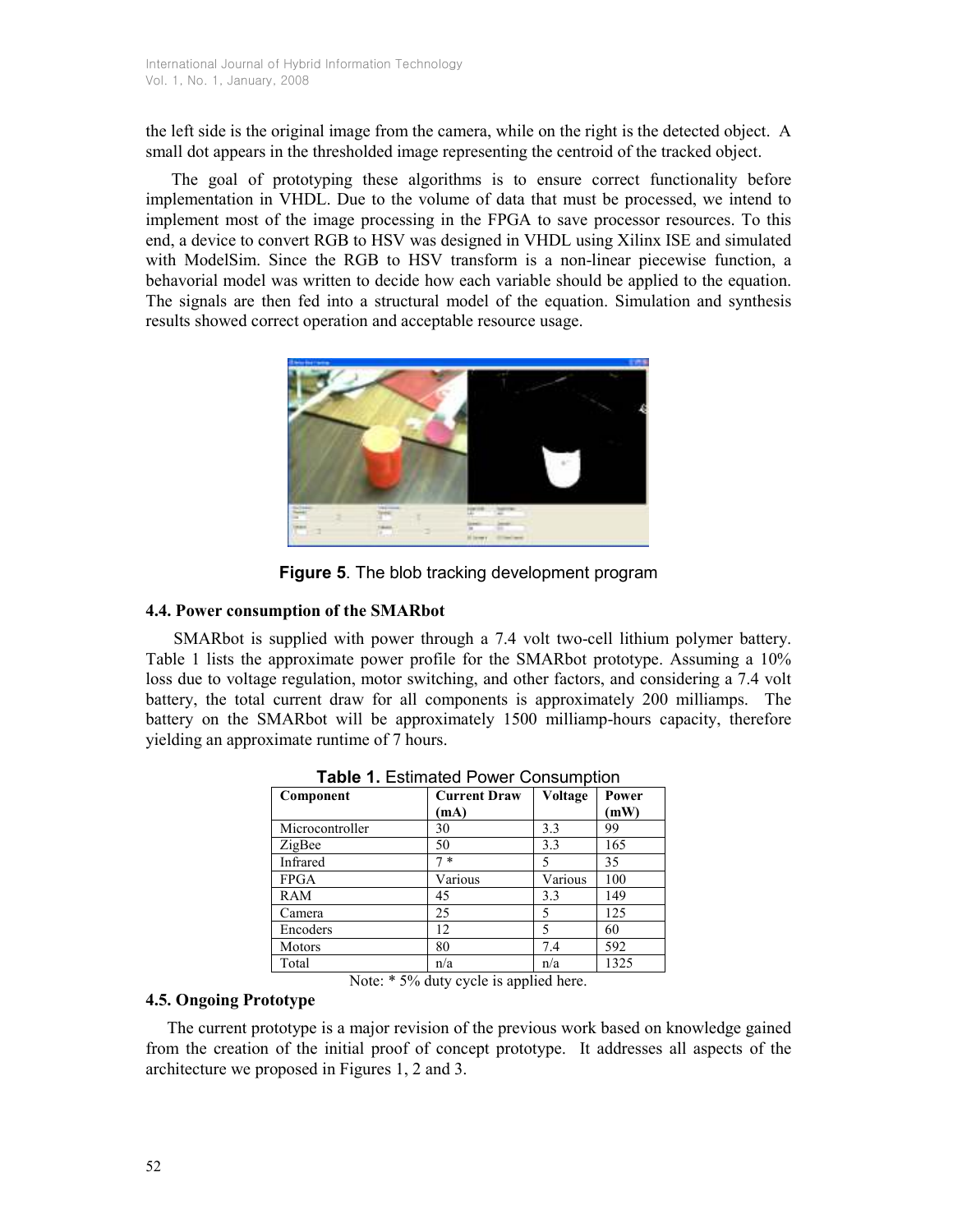The current prototype inherits the chassis, motor, and wheel assembly from the first revision. The circuit boards will be manufactured in such a way that they can be mounted to the chassis using standoffs.

 One of the first decisions made was to switch processors due to the lack of I/Os and an external memory bus on the AT91SAM7S256. The LPC2292 was chosen because, like the AT91SAM7S256, it has an ARM7TDMI core architecture. This means the existing software development environment can be left mostly unchanged due to the common architecture. This processor is generally well supported because of its widespread usage.

 This LPC2292 processor board has been designed, fabricated, and populated. It contains the LPC2292, 1 MB of SRAM, 16 MB of Flash ROM, and the 1.8V core voltage power supply. Since there were no major issues throughout this process, it meets the ease of fabrication design goal. If flux is properly applied during assembly, drag soldering methods can be used to quickly mount the fine pitch components (such as the processor, memory, and board-to-board interconnects) on the board without difficulty. The boards stack as expected, leaving clearance for taller components and also fitting on the chassis as predicted.

 One function that is omitted from the processor board is a JTAG port to program the processor. This has been moved to a debugging board, which also includes connection points for the GPIO. The board has been fully designed and is ready to be manufactured.

 The power board has also been designed and now contains only a 3.3 and 5 volt supply, plus battery supervisor circuitry and motor drivers. The previous power board prototype had 1.2, and 2.5 volt supplies as well, but these have been moved off the board since they are specific to the FPGA board.

 For the sensor/interconnect board design, various sensors must be chosen. The most likely options are infrared sensors, sonar sensors, bumper switches, and a camera. The camera will be interfaced with the FPGA board which can perform image processing tasks. It is important to note that due to the modular nature of the robot architecture, this can be changed or supplemented at any time. The tank style treads will also be considered for the chassis design in order to increase traction and improve odometry accuracy. The new chassis will also make room for a larger two-cell lithium battery pack.

## 5. Conclusion and future work

 A generic modular embedded system architecture for miniature mobile robots was presented in this paper, which provides a large amount of functionality in a small, low-power, low-cost, and highly modular platform. With a completely modular architecture that allows individual components to easily be added, replaced, or modified and a large number of sensor and actuator interfaces, many different miniature mobile robot systems can be constructed.

 Once the hardware design is finalized and fabricated, we will mainly focus on developing the software on the miniature robot systems. Algorithms for sensor data acquisition and motor control will be developed first. This will be followed by some higher level tasks, such as sensor perception, robot localization, and navigation techniques. To make the platform user friendly, most basic functions will be provided as libraries to the end users, who will only concentrate on high-level task-specific development.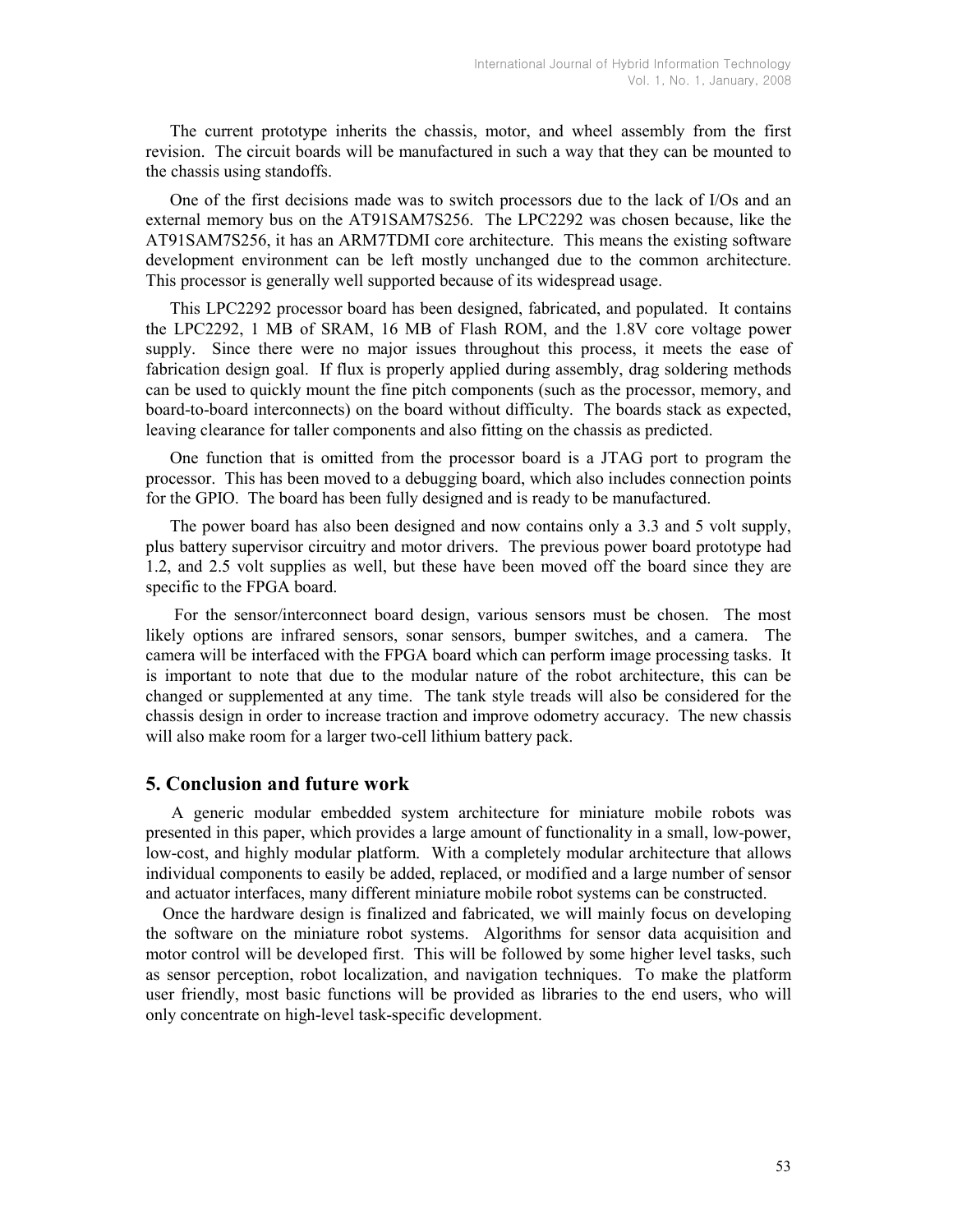### 6. References

- [1] M. Weiser and J. S. Brown. "Designing Calm Technology", Power Grid Journal, v. 1.01, July 1996.
- [2] Y. G. Ha, J. C. Sohn and Y. J. Cho, "Service-Oriented Integration of Networked Robots with Ubiquitous Sensors and Devices Using the Semantic Web Services Technology", 2005 IEEE/RSJ International Conference on Intelligent Robots and Systems, 2005.
- [3] A. LaMarca, D. Koizumi, M. Lease, S. Sigurdsson, G. Borriello, W. Burnette, K. Sikorski, and D. Fox, "PlantCare: an investigation in practical ubiquitous systems", Lecture Notes in Computer Science, Vol. 2498/2002, pp. 63-94.
- [4] J. Scholtz and S. Consolvo, "Towards a Discipline for Evaluating Ubiquitous Computing Applications", Intel Research, January 2004, Available:http://www.intelresearch.net/Publications/Seattle/022520041200\_232.pdf, [Accessed: June 4th, 2006].
- [5] J. Hightower and G. Borriello, "Location systems for ubiquitous computing", Computer, August 2001, pp. 57-66.
- [6] J. Kim, K. Lee, Y. Kim, N. Kuppuswamy, and J. Jo, "Ubiquitous Robot: A New Paradigm for Integrated Services", IEEE International Conference on Robotics and Automation, Rome, Italy, 2007, pp. 28532858.
- [7] G. S. Sukhatme and M. J. Matarić, "Embedding Robots into the Internet", Communications of the ACM, May 2000, pp. 67-73
- [8] S. C. Ahn, J.-W. Lee, K.-W. Lim, H. Ko, Y.-M. Kwon, and H.-G. Kim, "Requirements to UPnP for Robot Middleware", International Conference on Intelligent Robots and Systems, 2006, pp. 363-368.
- [9] R. Abielmona, E. Petriu, V. Groza, and T. Whalen, "Can an Intelligent Society of Robots Survive in a Hostile Environment?", Canadian Conference on Electrical and Computer Engineering, 2003, pp. 1235- 1238.
- [10] D. Fox, W. Burgard, H. Kruppa, and S. Thrun, "A probabilistic approach to collaborative multi-robot localization", Autonomous Robots, June 2000, pp. 325-344.
- [11] Y. Meng, O. Kazeem, and J. Muller, "A Hybrid ACO/PSO Control Algorithm for Distributed Swarm Robots", 2007 IEEE Swarm Intelligence Symposium, April 1-5, 2007, Honolulu, Hawaii, USA.
- [12] C.A.C. Parker and H. Zhang, "Collective Robotic Site Preparation", Adaptive Behavior. Vol.14, No. 1, 2006, pp. 5-19.
- [13] A. Stoica, "Evolvable Hardware: From On-chip Circuit Synthesis to Evolvable Space Systems", Proceedings of the 30th IEEE International Symposium on Multiple-Valued Logic, 2000.
- [14] D.W. Lee, C.B. Ban, H. S. Seok, K. J. Lee, K.B.Sim, and B.T. Zhang, "Behavior Evolution of Autonomous Mobile Robot Using Genetic Programming Based on Evolvable Hardware", Proceedings of the IEEE International Conference on Systems, Man, and Cybernetics, 2000.
- [15] J. Hereford and C. Pruitt, "Robust Sensor Systems using Evolvable Hardware", Proceedings of the 2004 NASA/DoD Conference on Evolvable Hardware, 2004.
- [16] J. Lynch, "ARM Cross Development with Eclipse Version 3," Dec, 2005.
- [17] R. Barry, "Tutorial: Using a completely open source tool chain for ARM software development," http://www.elektronikpraxis.vogel.de/fileserver/vogelonline/files/419.pdf. 2007.
- [18] The Eclipse Software Foundation, http://www.eclipse.org/. 2007.
- [19] http://openocd.berlios.de/web/, 2007.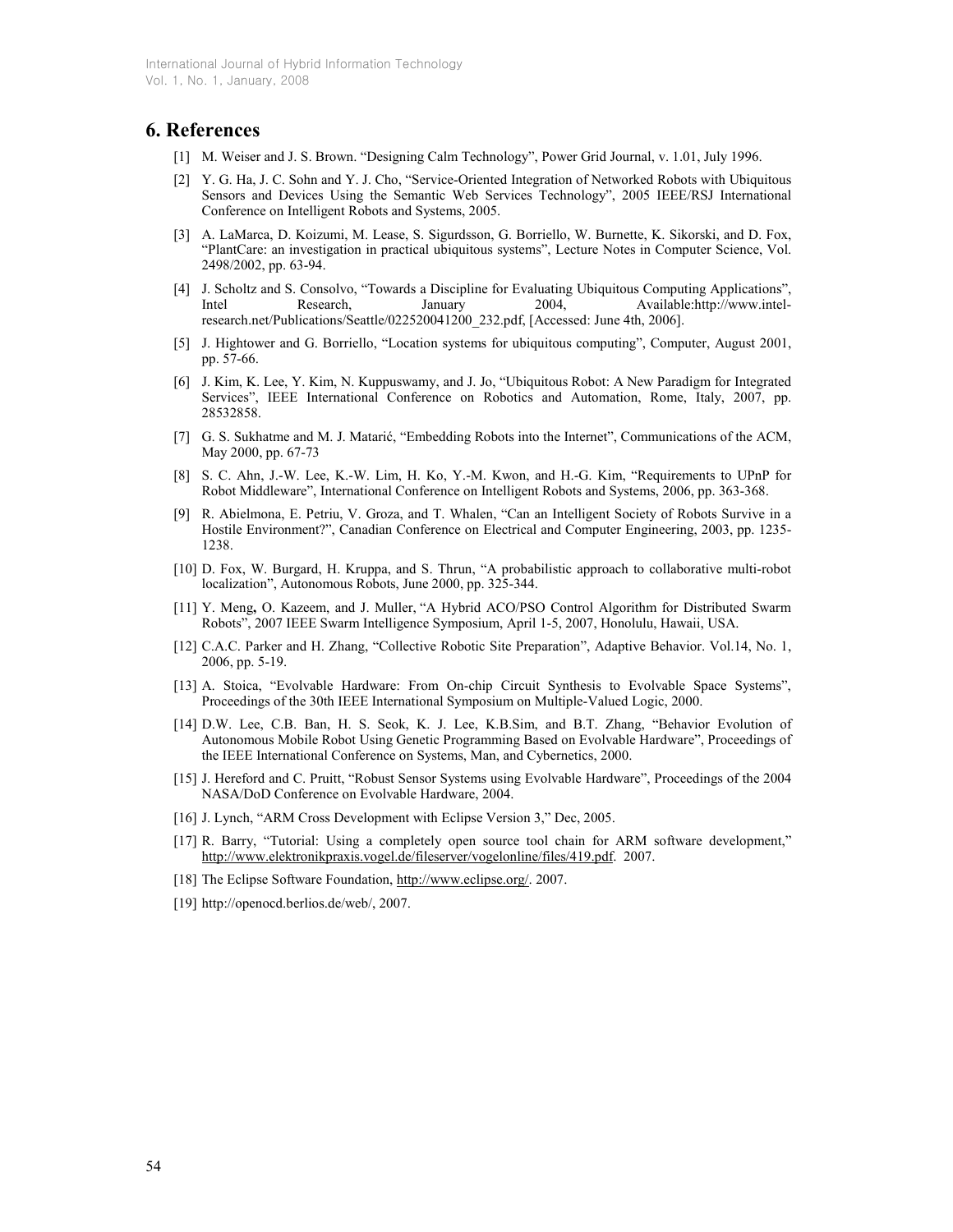# Authors



Yan Meng is an assistant professor in the Department of Electrical and Computer Engineering at Stevens Institute of Technology, Hoboken, NJ, USA. She received her B.E. and M.E. in electrical engineering from Xian Jiaotong University, Xian, P.R.China, in 1991 and 1994, respectively. She received her Ph.D. in electrical engineering from Florida Atlantic University in December 2000. Her current research interests include real-time embedded systems, swarm intelligence, artificial intelligence, machine learning, swarm robots, multi-agent systems, and robot vision.



 Kerry Johnson received a B.E. degree in electrical engineering from Stevens Institute of Technology, Hoboken, NJ in 2006. He is currently pursuing a M.E. degree in electrical engineering at Stevens Institute of Technology, with a concentration in embedded systems. His research interests include robotics, embedded systems, and digital design.



Brain Simms is an undergraduate student at Stevens Institute of Technology currently working toward his B.E. in computer engineering, expected in 2008. While at Stevens, Brain has become interested in many topics, including robotics, machine learning, and real-time embedded systems.



Matthew Conforth received his B.E. in Computer Engineering in May, 2007 from Stevens Institute of Technology, Hoboken, NJ 2007, where he is currently a graduate student and research assistant. His research interests include artificial intelligence, human-robot interaction, mobile robots, swarm intelligence, and swarm robot systems.